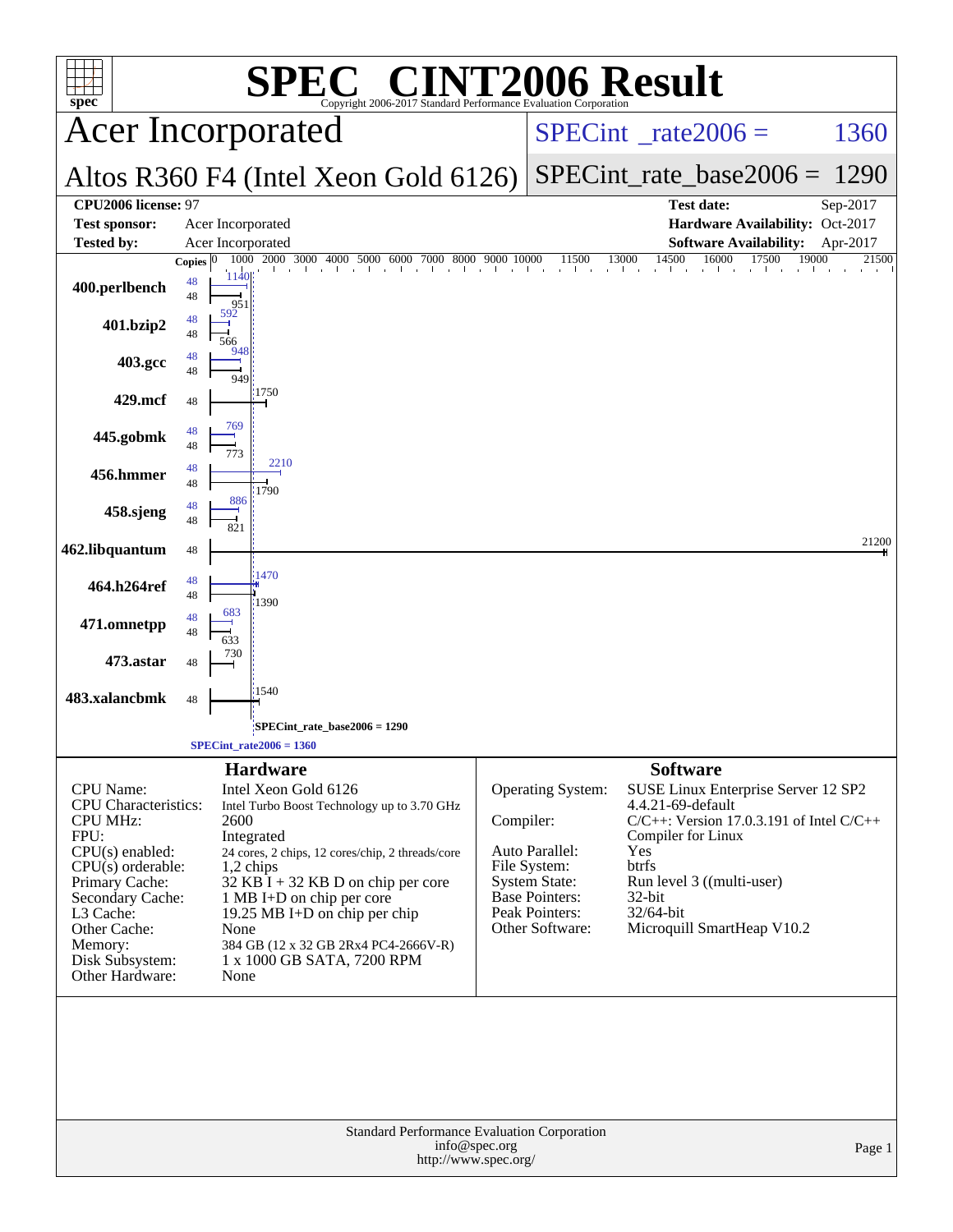

# Acer Incorporated

#### SPECint rate  $2006 = 1360$

Altos R360 F4 (Intel Xeon Gold 6126) [SPECint\\_rate\\_base2006 =](http://www.spec.org/auto/cpu2006/Docs/result-fields.html#SPECintratebase2006) 1290

#### **[CPU2006 license:](http://www.spec.org/auto/cpu2006/Docs/result-fields.html#CPU2006license)** 97 **[Test date:](http://www.spec.org/auto/cpu2006/Docs/result-fields.html#Testdate)** Sep-2017

**[Test sponsor:](http://www.spec.org/auto/cpu2006/Docs/result-fields.html#Testsponsor)** Acer Incorporated **Acceleration Availability:** Oct-2017 **[Tested by:](http://www.spec.org/auto/cpu2006/Docs/result-fields.html#Testedby)** Acer Incorporated **[Software Availability:](http://www.spec.org/auto/cpu2006/Docs/result-fields.html#SoftwareAvailability)** Apr-2017

#### **[Results Table](http://www.spec.org/auto/cpu2006/Docs/result-fields.html#ResultsTable)**

|                                                                                                          | <b>Base</b>   |                |            |                |       |                |       | <b>Peak</b>   |                |              |                |              |                |              |
|----------------------------------------------------------------------------------------------------------|---------------|----------------|------------|----------------|-------|----------------|-------|---------------|----------------|--------------|----------------|--------------|----------------|--------------|
| <b>Benchmark</b>                                                                                         | <b>Copies</b> | <b>Seconds</b> | Ratio      | <b>Seconds</b> | Ratio | <b>Seconds</b> | Ratio | <b>Copies</b> | <b>Seconds</b> | <b>Ratio</b> | <b>Seconds</b> | <b>Ratio</b> | <b>Seconds</b> | <b>Ratio</b> |
| 400.perlbench                                                                                            | 48            | 493            | 951        | 493            | 950   | 492            | 953l  | 48            | 410            | 1140         | 411            | 1140         | 410            | 1140         |
| 401.bzip2                                                                                                | 48            | 825            | 561        | 817            | 567   | 819            | 566   | 48            | 790            | 587          | 779            | 595          | 782            | 592          |
| $403.\mathrm{gcc}$                                                                                       | 48            | 406            | 952        | 407            | 949   | 408            | 947   | 48            | 407            | 951          | 408            | 948          | 408            | 947          |
| $429$ .mcf                                                                                               | 48            | 249            | 1750       | 249            | 1760  | 252            | 1740  | 48            | 249            | 1750         | 249            | 1760         | 252            | 1740         |
| $445$ .gobmk                                                                                             | 48            | 652            | 773        | 651            | 773   | 653            | 771   | 48            | 654            | 770          | 654            | 769          | 655            | 769          |
| 456.hmmer                                                                                                | 48            | 250            | 1790       | 249            | 1800  | 252            | 1780  | 48            | 202            | 2210         | 203            | 2210         | 202            | 2220         |
| $458$ .sjeng                                                                                             | 48            | 705            | 823        | 707            | 821   | 708            | 821   | 48            | 656            | 885          | 655            | 886          | 655            | 886          |
| 462.libquantum                                                                                           | 48            | 46.7           | 21300      | 46.9           | 21200 | 46.9           | 21200 | 48            | 46.7           | 21300        | 46.9           | 21200        | 46.9           | 21200        |
| 464.h264ref                                                                                              | 48            | 761            | 1400       | 762            | 1390  | 764            | 1390  | 48            | 724            | 1470         | 741            | 1430         | 710            | 1500         |
| 471.omnetpp                                                                                              | 48            | 473            | 634        | 474            | 633   | 477            | 629   | 48            | 439            | 684          | 439            | 683          | 440            | 683          |
| $473.$ astar                                                                                             | 48            | 462            | <b>730</b> | 460            | 732   | 464            | 727   | 48            | 462            | 730          | 460            | 732          | 464            | 727          |
| 483.xalancbmk                                                                                            | 48            | 214            | 1540       | 215            | 1540  | 216            | 1530  | 48            | 214            | 1540         | 215            | 1540         | 216            | 1530         |
| Results appear in the order in which they were run. Bold underlined text indicates a median measurement. |               |                |            |                |       |                |       |               |                |              |                |              |                |              |

#### **[Submit Notes](http://www.spec.org/auto/cpu2006/Docs/result-fields.html#SubmitNotes)**

 The numactl mechanism was used to bind copies to processors. The config file option 'submit' was used to generate numactl commands to bind each copy to a specific processor. For details, please see the config file.

#### **[Operating System Notes](http://www.spec.org/auto/cpu2006/Docs/result-fields.html#OperatingSystemNotes)**

Stack size set to unlimited using "ulimit -s unlimited"

#### **[Platform Notes](http://www.spec.org/auto/cpu2006/Docs/result-fields.html#PlatformNotes)**

 BIOS Configuration: CPU Power and Performance Policy set to Performance IMC set to 1-way interleaving Sub\_NUMA Cluster set to enabled Set Fan Profile set to Performance Sysinfo program /usr/cpu2006/config/sysinfo.rev6993 Revision 6993 of 2015-11-06 (b5e8d4b4eb51ed28d7f98696cbe290c1) running on linux-irn9 Fri Sep 8 16:31:51 2017

 This section contains SUT (System Under Test) info as seen by some common utilities. To remove or add to this section, see: <http://www.spec.org/cpu2006/Docs/config.html#sysinfo>

 From /proc/cpuinfo model name : Intel(R) Xeon(R) Gold 6126 CPU @ 2.60GHz 2 "physical id"s (chips) 48 "processors" Continued on next page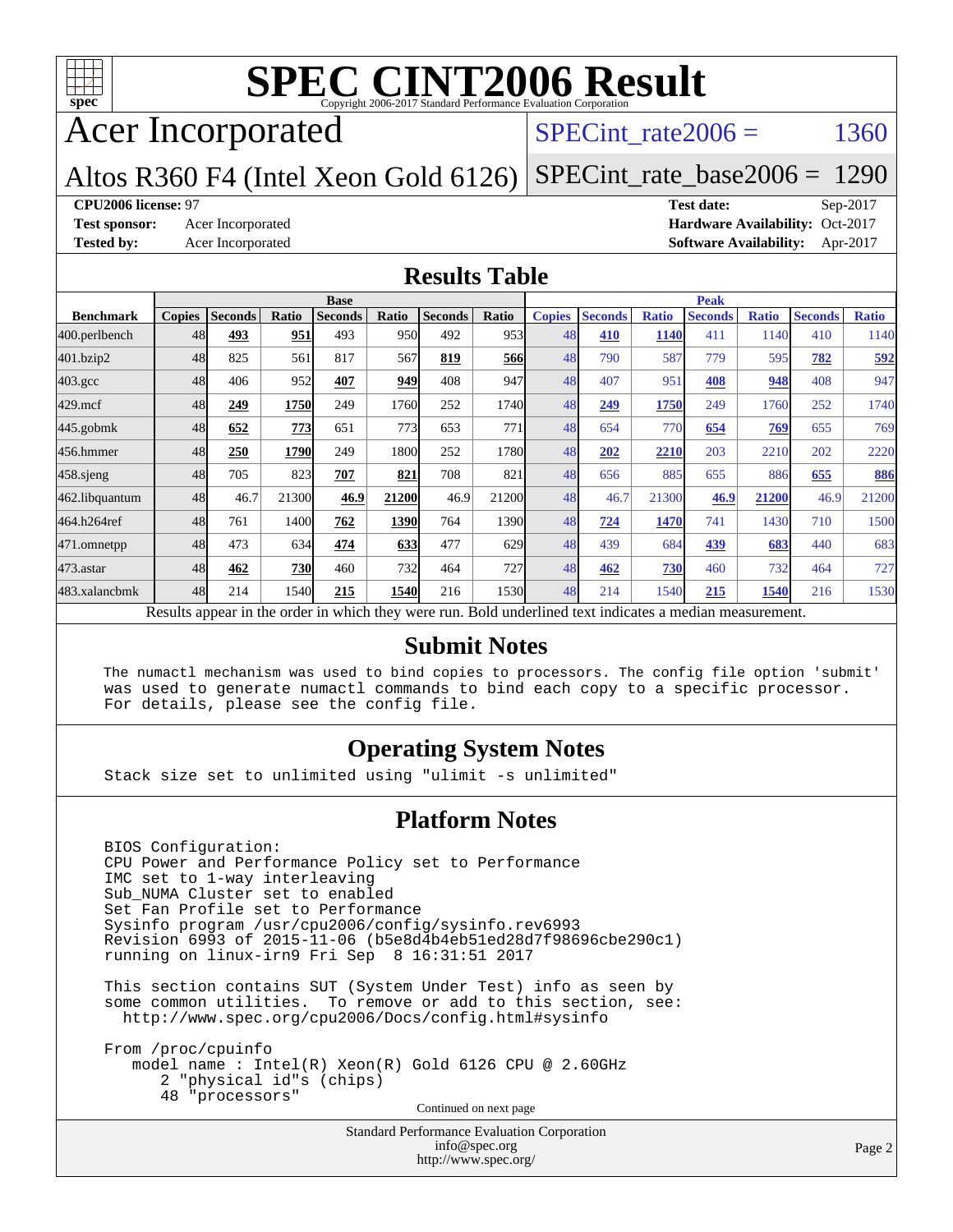

Acer Incorporated

SPECint rate  $2006 = 1360$ 

Altos R360 F4 (Intel Xeon Gold 6126) [SPECint\\_rate\\_base2006 =](http://www.spec.org/auto/cpu2006/Docs/result-fields.html#SPECintratebase2006) 1290

**[Test sponsor:](http://www.spec.org/auto/cpu2006/Docs/result-fields.html#Testsponsor)** Acer Incorporated **Acceleration Availability:** Oct-2017 **[Tested by:](http://www.spec.org/auto/cpu2006/Docs/result-fields.html#Testedby)** Acer Incorporated **[Software Availability:](http://www.spec.org/auto/cpu2006/Docs/result-fields.html#SoftwareAvailability)** Apr-2017

**[CPU2006 license:](http://www.spec.org/auto/cpu2006/Docs/result-fields.html#CPU2006license)** 97 **[Test date:](http://www.spec.org/auto/cpu2006/Docs/result-fields.html#Testdate)** Sep-2017

#### **[Platform Notes \(Continued\)](http://www.spec.org/auto/cpu2006/Docs/result-fields.html#PlatformNotes)**

Standard Performance Evaluation Corporation [info@spec.org](mailto:info@spec.org) <http://www.spec.org/> cores, siblings (Caution: counting these is hw and system dependent. The following excerpts from /proc/cpuinfo might not be reliable. Use with caution.) cpu cores : 12 siblings : 24 physical 0: cores 0 1 3 4 6 8 9 10 11 12 13 14 physical 1: cores 0 1 2 3 4 5 6 8 9 11 12 13 cache size : 19712 KB From /proc/meminfo<br>MemTotal: 394675016 kB HugePages\_Total: 0 Hugepagesize: 2048 kB /usr/bin/lsb\_release -d SUSE Linux Enterprise Server 12 SP2 From /etc/\*release\* /etc/\*version\* SuSE-release: SUSE Linux Enterprise Server 12 (x86\_64) VERSION = 12 PATCHLEVEL = 2 # This file is deprecated and will be removed in a future service pack or release. # Please check /etc/os-release for details about this release. os-release: NAME="SLES" VERSION="12-SP2" VERSION\_ID="12.2" PRETTY\_NAME="SUSE Linux Enterprise Server 12 SP2" ID="sles" ANSI\_COLOR="0;32" CPE\_NAME="cpe:/o:suse:sles:12:sp2" uname -a: Linux linux-irn9 4.4.21-69-default #1 SMP Tue Oct 25 10:58:20 UTC 2016 (9464f67) x86\_64 x86\_64 x86\_64 GNU/Linux run-level 3 Sep 7 17:10 SPEC is set to: /usr/cpu2006 Filesystem Type Size Used Avail Use% Mounted on<br>
/dev/sda3 btrfs 3.7T 202G 3.5T 6% / /dev/sda3 btrfs 3.7T 202G 3.5T 6% / Additional information from dmidecode: Warning: Use caution when you interpret this section. The 'dmidecode' program reads system data which is "intended to allow hardware to be accurately determined", but the intent may not be met, as there are frequent changes to hardware, firmware, and the "DMTF SMBIOS" standard. BIOS Intel Corporation SE5C620.86B.00.01.0004.071220170215 07/12/2017 Memory: Continued on next page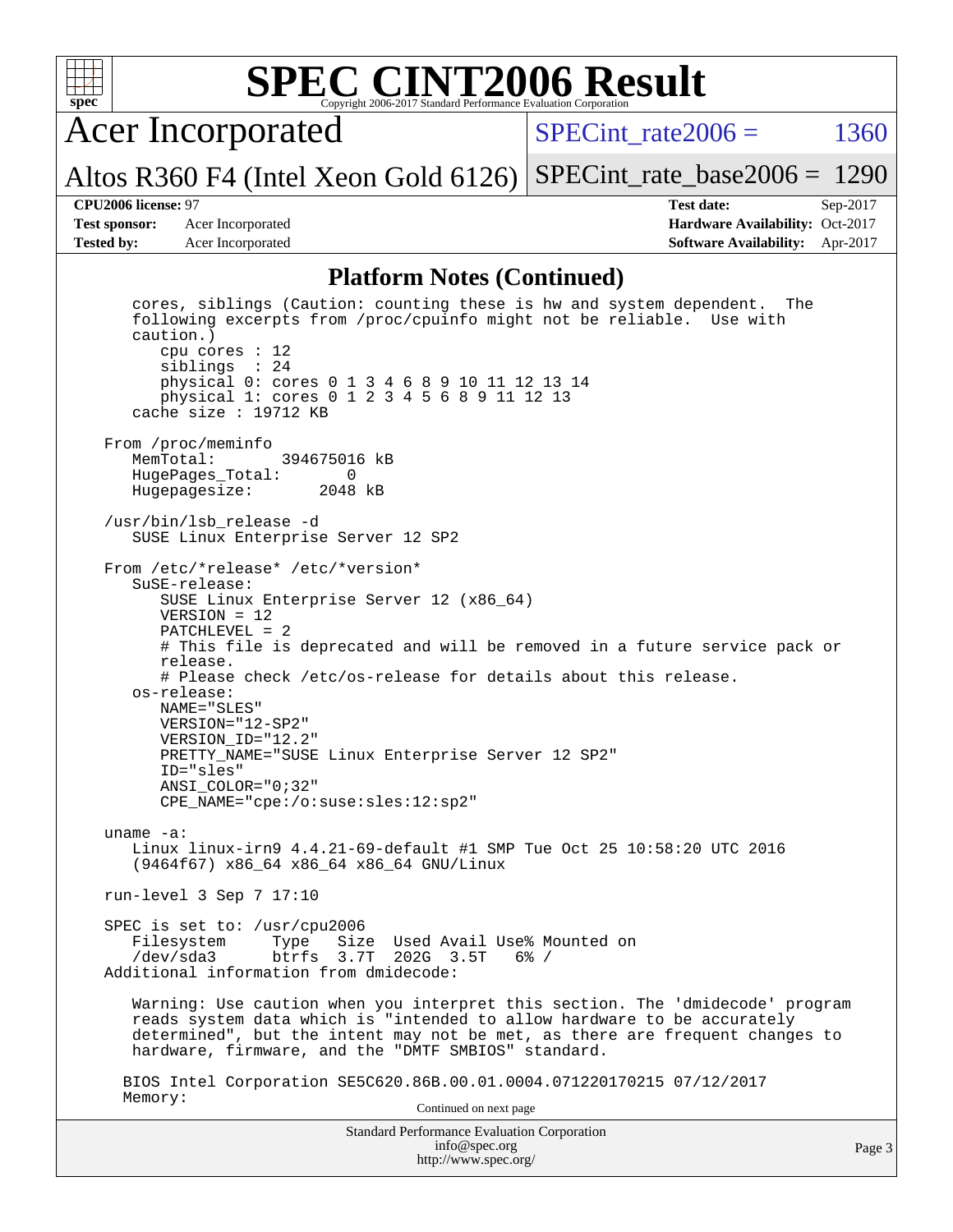

Acer Incorporated

SPECint rate  $2006 = 1360$ 

Altos R360 F4 (Intel Xeon Gold 6126) [SPECint\\_rate\\_base2006 =](http://www.spec.org/auto/cpu2006/Docs/result-fields.html#SPECintratebase2006) 1290

**[Test sponsor:](http://www.spec.org/auto/cpu2006/Docs/result-fields.html#Testsponsor)** Acer Incorporated **Acceleration Availability:** Oct-2017

**[CPU2006 license:](http://www.spec.org/auto/cpu2006/Docs/result-fields.html#CPU2006license)** 97 **[Test date:](http://www.spec.org/auto/cpu2006/Docs/result-fields.html#Testdate)** Sep-2017 **[Tested by:](http://www.spec.org/auto/cpu2006/Docs/result-fields.html#Testedby)** Acer Incorporated **[Software Availability:](http://www.spec.org/auto/cpu2006/Docs/result-fields.html#SoftwareAvailability)** Apr-2017

#### **[Platform Notes \(Continued\)](http://www.spec.org/auto/cpu2006/Docs/result-fields.html#PlatformNotes)**

 4x Empty/NO DIMM NO DIMM 12x Micron 36ASF4G72PZ-2G6D1 32 GB 2 rank 2666 MHz

(End of data from sysinfo program)

#### **[General Notes](http://www.spec.org/auto/cpu2006/Docs/result-fields.html#GeneralNotes)**

Environment variables set by runspec before the start of the run: LD\_LIBRARY\_PATH = "/usr/cpu2006/lib/ia32:/usr/cpu2006/lib/intel64:/usr/cpu2006/sh10.2"

 Binaries compiled on a system with 1x Intel Core i7-4790 CPU + 32GB RAM memory using Redhat Enterprise Linux 7.2 Transparent Huge Pages enabled by default Filesystem page cache cleared with: shell invocation of 'sync; echo 3 > /proc/sys/vm/drop\_caches' prior to run runspec command invoked through numactl i.e.: numactl --interleave=all runspec <etc> Altos R360 F4 and Altos R380 F4 are electronically equivalent. This result was measured on Altos R380 F4.

### **[Base Compiler Invocation](http://www.spec.org/auto/cpu2006/Docs/result-fields.html#BaseCompilerInvocation)**

[C benchmarks](http://www.spec.org/auto/cpu2006/Docs/result-fields.html#Cbenchmarks):

[icc -m32 -L/opt/intel/compilers\\_and\\_libraries\\_2017/linux/lib/ia32](http://www.spec.org/cpu2006/results/res2017q4/cpu2006-20170918-49404.flags.html#user_CCbase_intel_icc_c29f3ff5a7ed067b11e4ec10a03f03ae)

#### [C++ benchmarks:](http://www.spec.org/auto/cpu2006/Docs/result-fields.html#CXXbenchmarks)

[icpc -m32 -L/opt/intel/compilers\\_and\\_libraries\\_2017/linux/lib/ia32](http://www.spec.org/cpu2006/results/res2017q4/cpu2006-20170918-49404.flags.html#user_CXXbase_intel_icpc_8c35c7808b62dab9ae41a1aa06361b6b)

### **[Base Portability Flags](http://www.spec.org/auto/cpu2006/Docs/result-fields.html#BasePortabilityFlags)**

 400.perlbench: [-D\\_FILE\\_OFFSET\\_BITS=64](http://www.spec.org/cpu2006/results/res2017q4/cpu2006-20170918-49404.flags.html#user_basePORTABILITY400_perlbench_file_offset_bits_64_438cf9856305ebd76870a2c6dc2689ab) [-DSPEC\\_CPU\\_LINUX\\_IA32](http://www.spec.org/cpu2006/results/res2017q4/cpu2006-20170918-49404.flags.html#b400.perlbench_baseCPORTABILITY_DSPEC_CPU_LINUX_IA32) 401.bzip2: [-D\\_FILE\\_OFFSET\\_BITS=64](http://www.spec.org/cpu2006/results/res2017q4/cpu2006-20170918-49404.flags.html#user_basePORTABILITY401_bzip2_file_offset_bits_64_438cf9856305ebd76870a2c6dc2689ab) 403.gcc: [-D\\_FILE\\_OFFSET\\_BITS=64](http://www.spec.org/cpu2006/results/res2017q4/cpu2006-20170918-49404.flags.html#user_basePORTABILITY403_gcc_file_offset_bits_64_438cf9856305ebd76870a2c6dc2689ab) 429.mcf: [-D\\_FILE\\_OFFSET\\_BITS=64](http://www.spec.org/cpu2006/results/res2017q4/cpu2006-20170918-49404.flags.html#user_basePORTABILITY429_mcf_file_offset_bits_64_438cf9856305ebd76870a2c6dc2689ab) 445.gobmk: [-D\\_FILE\\_OFFSET\\_BITS=64](http://www.spec.org/cpu2006/results/res2017q4/cpu2006-20170918-49404.flags.html#user_basePORTABILITY445_gobmk_file_offset_bits_64_438cf9856305ebd76870a2c6dc2689ab) 456.hmmer: [-D\\_FILE\\_OFFSET\\_BITS=64](http://www.spec.org/cpu2006/results/res2017q4/cpu2006-20170918-49404.flags.html#user_basePORTABILITY456_hmmer_file_offset_bits_64_438cf9856305ebd76870a2c6dc2689ab) 458.sjeng: [-D\\_FILE\\_OFFSET\\_BITS=64](http://www.spec.org/cpu2006/results/res2017q4/cpu2006-20170918-49404.flags.html#user_basePORTABILITY458_sjeng_file_offset_bits_64_438cf9856305ebd76870a2c6dc2689ab) 462.libquantum: [-D\\_FILE\\_OFFSET\\_BITS=64](http://www.spec.org/cpu2006/results/res2017q4/cpu2006-20170918-49404.flags.html#user_basePORTABILITY462_libquantum_file_offset_bits_64_438cf9856305ebd76870a2c6dc2689ab) [-DSPEC\\_CPU\\_LINUX](http://www.spec.org/cpu2006/results/res2017q4/cpu2006-20170918-49404.flags.html#b462.libquantum_baseCPORTABILITY_DSPEC_CPU_LINUX) 464.h264ref: [-D\\_FILE\\_OFFSET\\_BITS=64](http://www.spec.org/cpu2006/results/res2017q4/cpu2006-20170918-49404.flags.html#user_basePORTABILITY464_h264ref_file_offset_bits_64_438cf9856305ebd76870a2c6dc2689ab) 471.omnetpp: [-D\\_FILE\\_OFFSET\\_BITS=64](http://www.spec.org/cpu2006/results/res2017q4/cpu2006-20170918-49404.flags.html#user_basePORTABILITY471_omnetpp_file_offset_bits_64_438cf9856305ebd76870a2c6dc2689ab) 473.astar: [-D\\_FILE\\_OFFSET\\_BITS=64](http://www.spec.org/cpu2006/results/res2017q4/cpu2006-20170918-49404.flags.html#user_basePORTABILITY473_astar_file_offset_bits_64_438cf9856305ebd76870a2c6dc2689ab) 483.xalancbmk: [-D\\_FILE\\_OFFSET\\_BITS=64](http://www.spec.org/cpu2006/results/res2017q4/cpu2006-20170918-49404.flags.html#user_basePORTABILITY483_xalancbmk_file_offset_bits_64_438cf9856305ebd76870a2c6dc2689ab) [-DSPEC\\_CPU\\_LINUX](http://www.spec.org/cpu2006/results/res2017q4/cpu2006-20170918-49404.flags.html#b483.xalancbmk_baseCXXPORTABILITY_DSPEC_CPU_LINUX)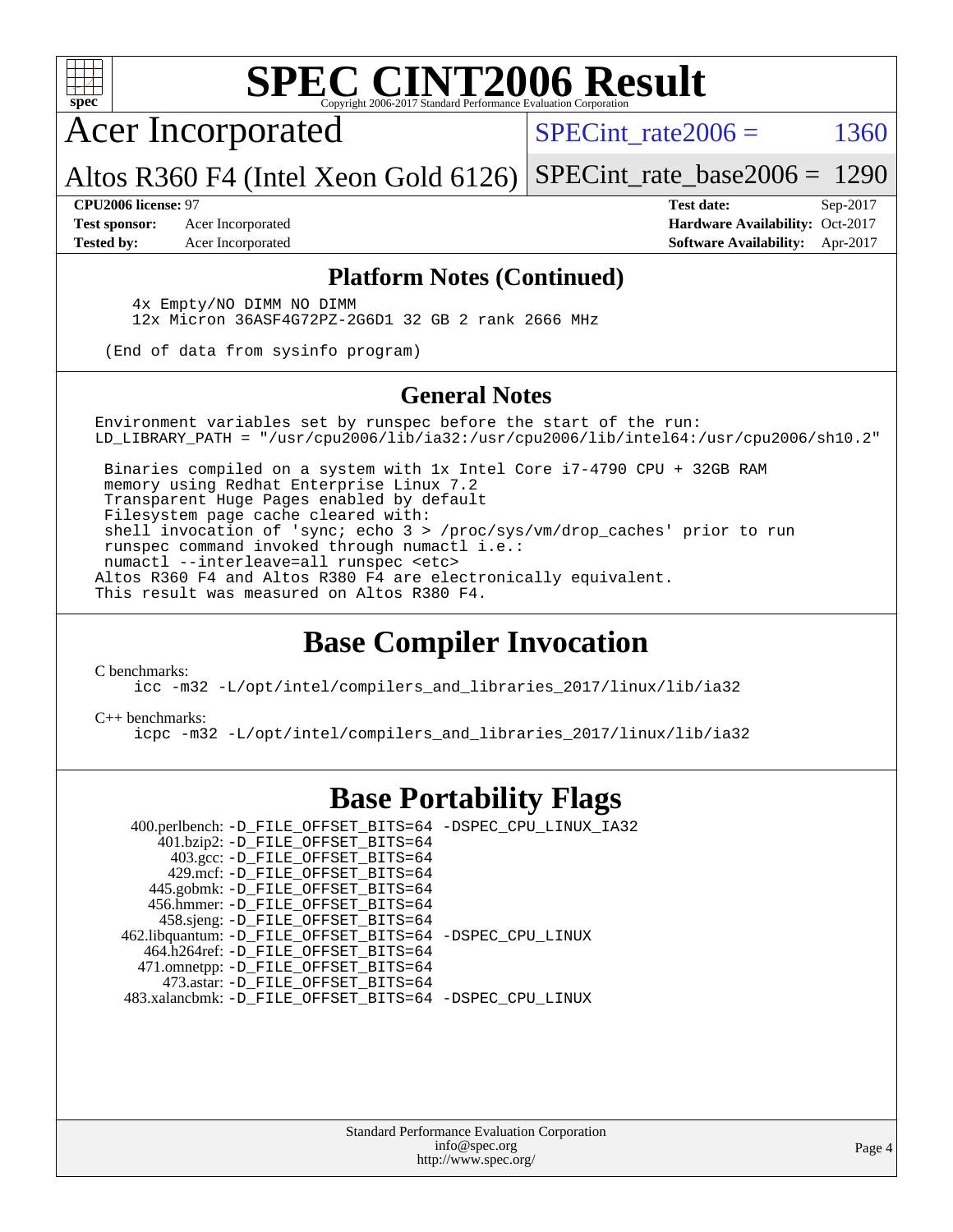

Acer Incorporated

SPECint rate  $2006 = 1360$ 

Altos R360 F4 (Intel Xeon Gold 6126) [SPECint\\_rate\\_base2006 =](http://www.spec.org/auto/cpu2006/Docs/result-fields.html#SPECintratebase2006) 1290

**[Test sponsor:](http://www.spec.org/auto/cpu2006/Docs/result-fields.html#Testsponsor)** Acer Incorporated **Acceleration Availability:** Oct-2017

**[CPU2006 license:](http://www.spec.org/auto/cpu2006/Docs/result-fields.html#CPU2006license)** 97 **[Test date:](http://www.spec.org/auto/cpu2006/Docs/result-fields.html#Testdate)** Sep-2017 **[Tested by:](http://www.spec.org/auto/cpu2006/Docs/result-fields.html#Testedby)** Acer Incorporated **[Software Availability:](http://www.spec.org/auto/cpu2006/Docs/result-fields.html#SoftwareAvailability)** Apr-2017

### **[Base Optimization Flags](http://www.spec.org/auto/cpu2006/Docs/result-fields.html#BaseOptimizationFlags)**

[C benchmarks](http://www.spec.org/auto/cpu2006/Docs/result-fields.html#Cbenchmarks):

[-xCORE-AVX512](http://www.spec.org/cpu2006/results/res2017q4/cpu2006-20170918-49404.flags.html#user_CCbase_f-xCORE-AVX512) [-ipo](http://www.spec.org/cpu2006/results/res2017q4/cpu2006-20170918-49404.flags.html#user_CCbase_f-ipo) [-O3](http://www.spec.org/cpu2006/results/res2017q4/cpu2006-20170918-49404.flags.html#user_CCbase_f-O3) [-no-prec-div](http://www.spec.org/cpu2006/results/res2017q4/cpu2006-20170918-49404.flags.html#user_CCbase_f-no-prec-div) [-qopt-prefetch](http://www.spec.org/cpu2006/results/res2017q4/cpu2006-20170918-49404.flags.html#user_CCbase_f-qopt-prefetch) [-qopt-mem-layout-trans=3](http://www.spec.org/cpu2006/results/res2017q4/cpu2006-20170918-49404.flags.html#user_CCbase_f-qopt-mem-layout-trans_170f5be61cd2cedc9b54468c59262d5d)

[C++ benchmarks:](http://www.spec.org/auto/cpu2006/Docs/result-fields.html#CXXbenchmarks)

[-xCORE-AVX512](http://www.spec.org/cpu2006/results/res2017q4/cpu2006-20170918-49404.flags.html#user_CXXbase_f-xCORE-AVX512) [-ipo](http://www.spec.org/cpu2006/results/res2017q4/cpu2006-20170918-49404.flags.html#user_CXXbase_f-ipo) [-O3](http://www.spec.org/cpu2006/results/res2017q4/cpu2006-20170918-49404.flags.html#user_CXXbase_f-O3) [-no-prec-div](http://www.spec.org/cpu2006/results/res2017q4/cpu2006-20170918-49404.flags.html#user_CXXbase_f-no-prec-div) [-qopt-prefetch](http://www.spec.org/cpu2006/results/res2017q4/cpu2006-20170918-49404.flags.html#user_CXXbase_f-qopt-prefetch) [-qopt-mem-layout-trans=3](http://www.spec.org/cpu2006/results/res2017q4/cpu2006-20170918-49404.flags.html#user_CXXbase_f-qopt-mem-layout-trans_170f5be61cd2cedc9b54468c59262d5d) [-Wl,-z,muldefs](http://www.spec.org/cpu2006/results/res2017q4/cpu2006-20170918-49404.flags.html#user_CXXbase_link_force_multiple1_74079c344b956b9658436fd1b6dd3a8a) [-L/sh10.2 -lsmartheap](http://www.spec.org/cpu2006/results/res2017q4/cpu2006-20170918-49404.flags.html#user_CXXbase_SmartHeap_b831f2d313e2fffa6dfe3f00ffc1f1c0)

### **[Base Other Flags](http://www.spec.org/auto/cpu2006/Docs/result-fields.html#BaseOtherFlags)**

[C benchmarks](http://www.spec.org/auto/cpu2006/Docs/result-fields.html#Cbenchmarks):

403.gcc: [-Dalloca=\\_alloca](http://www.spec.org/cpu2006/results/res2017q4/cpu2006-20170918-49404.flags.html#b403.gcc_baseEXTRA_CFLAGS_Dalloca_be3056838c12de2578596ca5467af7f3)

### **[Peak Compiler Invocation](http://www.spec.org/auto/cpu2006/Docs/result-fields.html#PeakCompilerInvocation)**

[C benchmarks \(except as noted below\)](http://www.spec.org/auto/cpu2006/Docs/result-fields.html#Cbenchmarksexceptasnotedbelow): [icc -m32 -L/opt/intel/compilers\\_and\\_libraries\\_2017/linux/lib/ia32](http://www.spec.org/cpu2006/results/res2017q4/cpu2006-20170918-49404.flags.html#user_CCpeak_intel_icc_c29f3ff5a7ed067b11e4ec10a03f03ae)

400.perlbench: [icc -m64](http://www.spec.org/cpu2006/results/res2017q4/cpu2006-20170918-49404.flags.html#user_peakCCLD400_perlbench_intel_icc_64bit_bda6cc9af1fdbb0edc3795bac97ada53)

401.bzip2: [icc -m64](http://www.spec.org/cpu2006/results/res2017q4/cpu2006-20170918-49404.flags.html#user_peakCCLD401_bzip2_intel_icc_64bit_bda6cc9af1fdbb0edc3795bac97ada53)

456.hmmer: [icc -m64](http://www.spec.org/cpu2006/results/res2017q4/cpu2006-20170918-49404.flags.html#user_peakCCLD456_hmmer_intel_icc_64bit_bda6cc9af1fdbb0edc3795bac97ada53)

458.sjeng: [icc -m64](http://www.spec.org/cpu2006/results/res2017q4/cpu2006-20170918-49404.flags.html#user_peakCCLD458_sjeng_intel_icc_64bit_bda6cc9af1fdbb0edc3795bac97ada53)

[C++ benchmarks:](http://www.spec.org/auto/cpu2006/Docs/result-fields.html#CXXbenchmarks)

[icpc -m32 -L/opt/intel/compilers\\_and\\_libraries\\_2017/linux/lib/ia32](http://www.spec.org/cpu2006/results/res2017q4/cpu2006-20170918-49404.flags.html#user_CXXpeak_intel_icpc_8c35c7808b62dab9ae41a1aa06361b6b)

### **[Peak Portability Flags](http://www.spec.org/auto/cpu2006/Docs/result-fields.html#PeakPortabilityFlags)**

 400.perlbench: [-DSPEC\\_CPU\\_LP64](http://www.spec.org/cpu2006/results/res2017q4/cpu2006-20170918-49404.flags.html#b400.perlbench_peakCPORTABILITY_DSPEC_CPU_LP64) [-DSPEC\\_CPU\\_LINUX\\_X64](http://www.spec.org/cpu2006/results/res2017q4/cpu2006-20170918-49404.flags.html#b400.perlbench_peakCPORTABILITY_DSPEC_CPU_LINUX_X64) 401.bzip2: [-DSPEC\\_CPU\\_LP64](http://www.spec.org/cpu2006/results/res2017q4/cpu2006-20170918-49404.flags.html#suite_peakCPORTABILITY401_bzip2_DSPEC_CPU_LP64) 403.gcc: [-D\\_FILE\\_OFFSET\\_BITS=64](http://www.spec.org/cpu2006/results/res2017q4/cpu2006-20170918-49404.flags.html#user_peakPORTABILITY403_gcc_file_offset_bits_64_438cf9856305ebd76870a2c6dc2689ab) 429.mcf: [-D\\_FILE\\_OFFSET\\_BITS=64](http://www.spec.org/cpu2006/results/res2017q4/cpu2006-20170918-49404.flags.html#user_peakPORTABILITY429_mcf_file_offset_bits_64_438cf9856305ebd76870a2c6dc2689ab) 445.gobmk: [-D\\_FILE\\_OFFSET\\_BITS=64](http://www.spec.org/cpu2006/results/res2017q4/cpu2006-20170918-49404.flags.html#user_peakPORTABILITY445_gobmk_file_offset_bits_64_438cf9856305ebd76870a2c6dc2689ab) 456.hmmer: [-DSPEC\\_CPU\\_LP64](http://www.spec.org/cpu2006/results/res2017q4/cpu2006-20170918-49404.flags.html#suite_peakCPORTABILITY456_hmmer_DSPEC_CPU_LP64) 458.sjeng: [-DSPEC\\_CPU\\_LP64](http://www.spec.org/cpu2006/results/res2017q4/cpu2006-20170918-49404.flags.html#suite_peakCPORTABILITY458_sjeng_DSPEC_CPU_LP64) 462.libquantum: [-D\\_FILE\\_OFFSET\\_BITS=64](http://www.spec.org/cpu2006/results/res2017q4/cpu2006-20170918-49404.flags.html#user_peakPORTABILITY462_libquantum_file_offset_bits_64_438cf9856305ebd76870a2c6dc2689ab) [-DSPEC\\_CPU\\_LINUX](http://www.spec.org/cpu2006/results/res2017q4/cpu2006-20170918-49404.flags.html#b462.libquantum_peakCPORTABILITY_DSPEC_CPU_LINUX) 464.h264ref: [-D\\_FILE\\_OFFSET\\_BITS=64](http://www.spec.org/cpu2006/results/res2017q4/cpu2006-20170918-49404.flags.html#user_peakPORTABILITY464_h264ref_file_offset_bits_64_438cf9856305ebd76870a2c6dc2689ab) 471.omnetpp: [-D\\_FILE\\_OFFSET\\_BITS=64](http://www.spec.org/cpu2006/results/res2017q4/cpu2006-20170918-49404.flags.html#user_peakPORTABILITY471_omnetpp_file_offset_bits_64_438cf9856305ebd76870a2c6dc2689ab) 473.astar: [-D\\_FILE\\_OFFSET\\_BITS=64](http://www.spec.org/cpu2006/results/res2017q4/cpu2006-20170918-49404.flags.html#user_peakPORTABILITY473_astar_file_offset_bits_64_438cf9856305ebd76870a2c6dc2689ab)

Continued on next page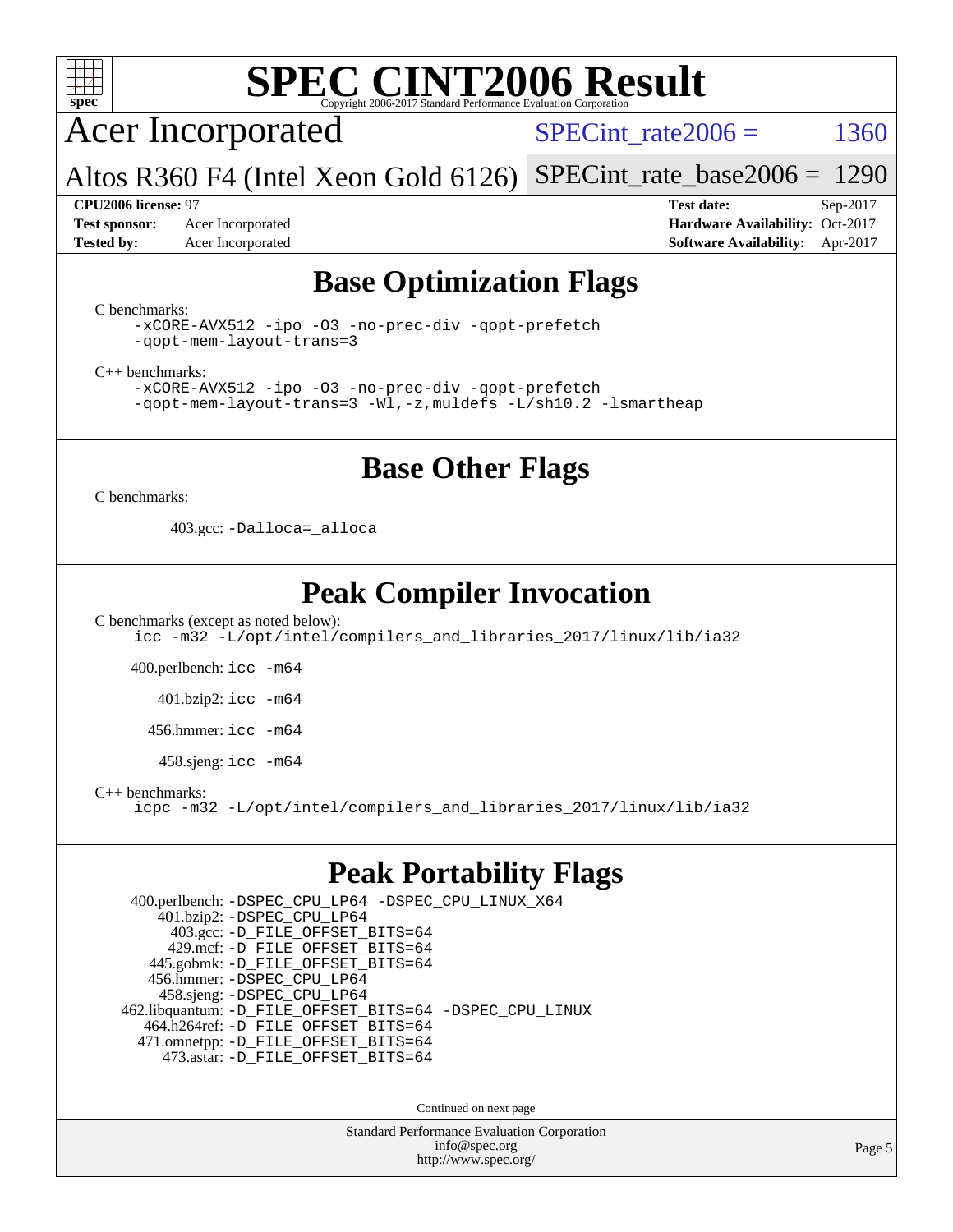

Acer Incorporated

 $SPECTnt_rate2006 = 1360$ 

Altos R360 F4 (Intel Xeon Gold 6126) [SPECint\\_rate\\_base2006 =](http://www.spec.org/auto/cpu2006/Docs/result-fields.html#SPECintratebase2006) 1290

**[CPU2006 license:](http://www.spec.org/auto/cpu2006/Docs/result-fields.html#CPU2006license)** 97 **[Test date:](http://www.spec.org/auto/cpu2006/Docs/result-fields.html#Testdate)** Sep-2017 **[Test sponsor:](http://www.spec.org/auto/cpu2006/Docs/result-fields.html#Testsponsor)** Acer Incorporated **[Hardware Availability:](http://www.spec.org/auto/cpu2006/Docs/result-fields.html#HardwareAvailability)** Oct-2017 **[Tested by:](http://www.spec.org/auto/cpu2006/Docs/result-fields.html#Testedby)** Acer Incorporated **[Software Availability:](http://www.spec.org/auto/cpu2006/Docs/result-fields.html#SoftwareAvailability)** Apr-2017

## **[Peak Portability Flags \(Continued\)](http://www.spec.org/auto/cpu2006/Docs/result-fields.html#PeakPortabilityFlags)**

483.xalancbmk: [-D\\_FILE\\_OFFSET\\_BITS=64](http://www.spec.org/cpu2006/results/res2017q4/cpu2006-20170918-49404.flags.html#user_peakPORTABILITY483_xalancbmk_file_offset_bits_64_438cf9856305ebd76870a2c6dc2689ab) [-DSPEC\\_CPU\\_LINUX](http://www.spec.org/cpu2006/results/res2017q4/cpu2006-20170918-49404.flags.html#b483.xalancbmk_peakCXXPORTABILITY_DSPEC_CPU_LINUX)

# **[Peak Optimization Flags](http://www.spec.org/auto/cpu2006/Docs/result-fields.html#PeakOptimizationFlags)**

| C benchmarks:          |                                                                                                                                                                                                                                                                       |  |  |  |  |
|------------------------|-----------------------------------------------------------------------------------------------------------------------------------------------------------------------------------------------------------------------------------------------------------------------|--|--|--|--|
|                        | 400.perlbench: -prof-gen(pass 1) -prof-use(pass 2) -xCORE-AVX512(pass 2)<br>$-par-num-threads=1(pass 1) -ipo(pass 2) -03(pass 2)$<br>-no-prec-div(pass 2) -auto-ilp32 -qopt-mem-layout-trans=3                                                                        |  |  |  |  |
|                        | 401.bzip2: -prof-gen(pass 1) -prof-use(pass 2) -xCORE-AVX512(pass 2)<br>$-par-num-threads=1(pass 1) -ipo(pass 2) -03(pass 2)$<br>-no-prec-div(pass 2) -qopt-prefetch -auto-ilp32<br>-gopt-mem-layout-trans=3                                                          |  |  |  |  |
|                        | 403.gcc: -xCORE-AVX512 -ipo -03 -no-prec-div<br>-qopt-mem-layout-trans=3                                                                                                                                                                                              |  |  |  |  |
|                        | $429$ .mcf: basepeak = yes                                                                                                                                                                                                                                            |  |  |  |  |
|                        | 445.gobmk: -prof-gen(pass 1) -prof-use(pass 2) -xCORE-AVX512(pass 2)<br>$-par-num-threads=1(pass 1) -ipo(pass 2) -03(pass 2)$<br>-no-prec-div(pass 2) -qopt-mem-layout-trans=3                                                                                        |  |  |  |  |
|                        | 456.hmmer: -xCORE-AVX512 -ipo -03 -no-prec-div -unroll2 -auto-ilp32<br>-gopt-mem-layout-trans=3                                                                                                                                                                       |  |  |  |  |
|                        | 458.sjeng: -prof-gen(pass 1) -prof-use(pass 2) -xCORE-AVX512(pass 2)<br>$-par-num-threads=1(pass 1) -ipo(pass 2) -03(pass 2)$<br>-no-prec-div(pass 2) -unroll4 -auto-ilp32<br>-gopt-mem-layout-trans=3                                                                |  |  |  |  |
|                        | $462$ .libquantum: basepeak = yes                                                                                                                                                                                                                                     |  |  |  |  |
|                        | 464.h264ref: -prof-gen(pass 1) -prof-use(pass 2) -xCORE-AVX512(pass 2)<br>$-par-num-threads=1(pass 1) -ipo(pass 2) -03(pass 2)$<br>-no-prec-div(pass 2) -unroll2 -qopt-mem-layout-trans=3                                                                             |  |  |  |  |
| $C_{++}$ benchmarks:   |                                                                                                                                                                                                                                                                       |  |  |  |  |
|                        | 471.omnetpp: -prof-gen(pass 1) -prof-use(pass 2) -xCORE-AVX512(pass 2)<br>$-par-num-threads=1(pass 1) -ipo(pass 2) -03(pass 2)$<br>$-no-prec-div(pass 2)$<br>-qopt-ra-region-strategy=block<br>-qopt-mem-layout-trans=3 -Wl,-z, muldefs<br>$-L/\nsh10.2 - lsmartheap$ |  |  |  |  |
| Continued on next page |                                                                                                                                                                                                                                                                       |  |  |  |  |
|                        | <b>Standard Performance Evaluation Corporation</b><br>info@spec.org                                                                                                                                                                                                   |  |  |  |  |

<http://www.spec.org/>